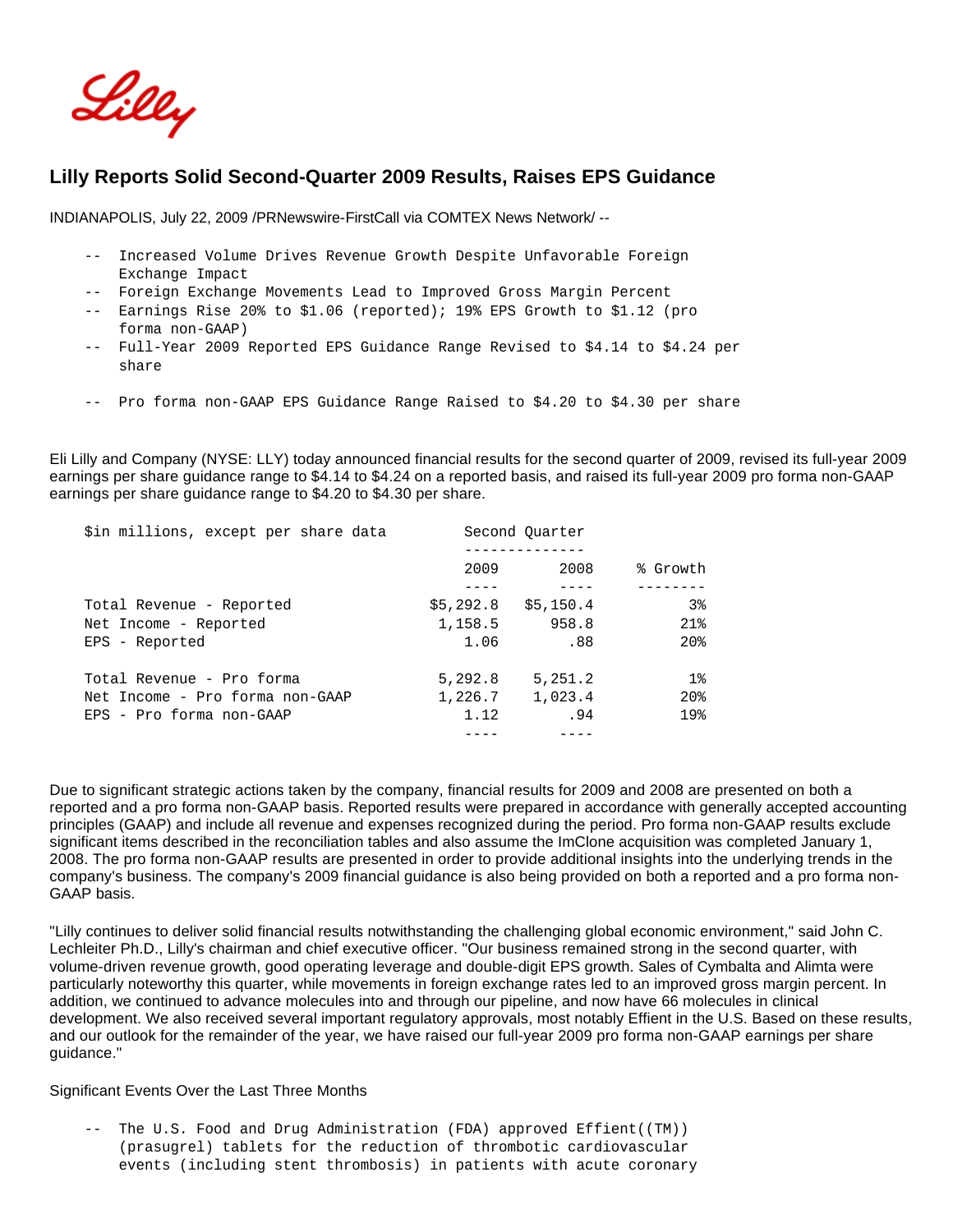syndromes who are managed with an artery-opening procedure known as percutaneous coronary intervention (PCI). The company and its partner, Daiichi Sankyo, Inc., plan to launch Effient in the U.S. by early August.

- $--$  The FDA approved Alimta( $(R)$ ) as a maintenance therapy for locally advanced or metastatic non-small cell lung cancer (NSCLC), specifically for patients with a nonsquamous histology whose disease has not progressed after four cycles of platinum-based first-line chemotherapy.
- -- The European Commission granted approval for the use of Alimta as monotherapy for maintenance treatment of patients with other than predominantly squamous cell histology in locally-advanced or metastatic NSCLC, whose disease has not progressed immediately following platinum-based chemotherapy.
- -- Alimta received regulatory approval in Japan as both a first- and second-line treatment of NSCLC.
- -- The company and its partners Amylin Pharmaceuticals, Inc., and Alkermes, Inc. submitted a New Drug Application (NDA) to the FDA for exenatide once weekly. Exenatide once weekly is an investigational sustained release medication for type 2 diabetes that is injected subcutaneously and administered only once a week.
- -- The company resubmitted its supplemental New Drug Application (sNDA) for Cymbalta((R)) for the management of chronic pain to the FDA.
- -- The U.S. District Court for the Southern District of Indiana issued a preliminary injunction to prevent the launch of a generic version of Evista $((R))$  by Teva Pharmaceuticals until the Court renders its final ruling.
- -- The company began enrolling patients in two separate but identical Phase III clinical trials of solanezumab, an anti-amyloid beta monoclonal antibody being investigated as a potential treatment to delay the progression of mild to moderate Alzheimer's disease. The trials each include a treatment period that lasts 18 months and are expected to enroll a total of 2,000 patients age 55 and over from 16 countries.

### Second-Quarter Reported Results

In the second quarter of 2009, worldwide total revenue was \$5.293 billion, an increase of 3 percent compared with the second quarter of 2008. This 3 percent revenue growth was comprised of a 6 percent increase due to higher volume and a 3 percent increase due to higher prices, partially offset by a 7 percent decline due to the impact of foreign exchange rates (numbers do not add due to rounding). Worldwide total revenue of \$5.293 billion was comprised of product sales of \$5.113 billion, an increase of 2 percent, and collaboration and other revenue of \$179.5 million, an increase of 54 percent, primarily due to the inclusion of Erbitux revenue as a result of the ImClone acquisition. U.S. total revenue increased 12 percent to \$3.015 billion. Total revenue outside the U.S. decreased 8 percent to \$2.278 billion due to the negative impact of foreign exchange rates.

Gross margin as a percent of total revenue increased by 5.4 percentage points, to 82.1 percent. This increase was due to the impact of the decline in foreign currencies compared to the U.S. dollar on international inventories sold during the quarter, resulting in a benefit to cost of sales as compared to the second quarter of 2008, and the inclusion in cost of sales of \$57.1 million in expenses in the second quarter 2008 related to asset impairments at certain manufacturing facilities.

Marketing, selling and administrative expenses were essentially flat at \$1.708 billion. These results were impacted favorably by the movement of foreign exchange rates and a reduction in advertising expenses in the U.S., offset by the impact of the ImClone acquisition and increased Effient pre-launch activities. Research and development expenses were \$1.040 billion, or 20 percent of total revenue. Compared with the second quarter of 2008, research and development expenses grew 9 percent due primarily to the ImClone acquisition and increased late-stage clinical trial and discovery research costs, partially offset by the impact of foreign exchange rates. Total operating expenses, defined as the sum of research and development, marketing, selling and administrative expenses, increased 4 percent compared with the second quarter of 2008.

The company is in advanced discussions with the attorneys general for several states that were not part of the Eastern District of Pennsylvania settlement, seeking to resolve their Zyprexa-related claims. In the second quarter of 2009, the company incurred a special pretax charge of \$105.0 million, representing the currently probable and estimable exposures in connection with the states' claims. Discussions are ongoing, and it is possible that additional charges may occur in the future.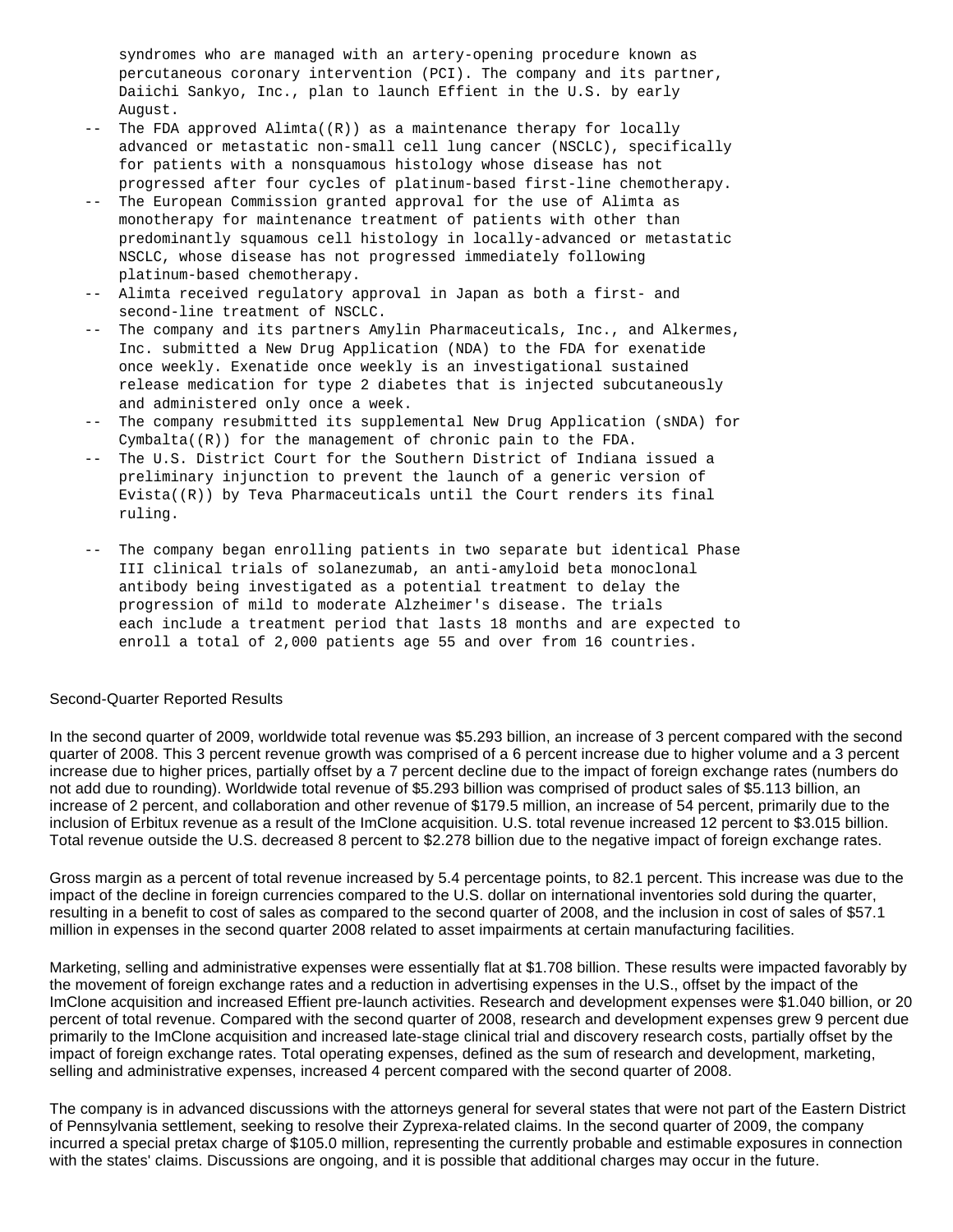In the second quarter of 2008, the company recognized a charge of \$35.0 million for acquired in-process research and development associated with the in-licensing transaction with TransPharma Medical and a charge of \$88.9 million for restructuring (exit costs) and other special charges primarily associated with previously-announced strategic exit activities related to manufacturing operations.

Operating income increased 27 percent to \$1.492 billion. Excluding the impact of changes in foreign exchange rates, operating income would have increased approximately 23 percent.

Other income (expense) decreased by \$56.4 million, to a net expense of \$24.1 million, primarily due to lower interest income and higher interest expense associated with the ImClone acquisition, as well as lower business development income.

The effective tax rate was 21.1 percent in the second quarter of 2009, up from 20.5 percent in the second quarter of 2008.

Net income and earnings per share increased 21 percent and 20 percent, respectively, to \$1.159 billion and \$1.06, compared with second-quarter 2008 net income of \$958.8 million and earnings per share of \$.88. Excluding the impact of changes in foreign exchange rates, earnings per share would have increased approximately 17 percent.

## Second-Quarter Pro Forma non-GAAP Results

Worldwide pro forma total revenue for the second quarter of 2009 was \$5.293 billion, an increase of 1 percent compared with the second quarter of 2008. This 1 percent revenue growth was comprised of a 4 percent increase due to higher volume and a 3 percent increase due to higher prices, partially offset by a 6 percent decline due to the impact of foreign exchange rates. Gross margin as a percent of total revenue increased by 4.6 percentage points to 82.1 percent. Marketing, selling and administrative expenses decreased 2 percent, while research and development expenses increased 5 percent. Total operating expenses, defined as the sum of research and development, marketing, selling and administrative expenses, grew 1 percent compared with the second quarter of 2008. Operating income increased 20 percent to \$1.597 billion. Excluding the impact of changes in foreign exchange rates, operating income would have increased approximately 16 percent. Other income (expense) increased \$12.9 million to a net expense of \$24.1 million. The effective tax rate was 22.0 percent, up from 21.1 percent in the second quarter of 2008. Net income and earnings per share increased 20 percent and 19 percent, respectively, to \$1.227 billion and \$1.12 per share, primarily due to improved gross margins. Excluding the impact of changes in foreign exchange rates, earnings per share would have increased approximately 16 percent.

### Second-Quarter Significant Items Affecting Reported Net Income

The reported results for the second quarters of 2009 and 2008 were affected by significant items totaling \$.06 and \$.11 per share, respectively. To reflect the impact of the ImClone acquisition as if the acquisition occurred on January 1, 2008, second quarter 2008 pro forma earnings per share have been reduced by \$.05 per share. For further detail, see the reconciliation below as well as the footnotes to the pro forma non-GAAP income statement later in this press release.

|                                                                                                                                               |        | Second Ouarter |                 |
|-----------------------------------------------------------------------------------------------------------------------------------------------|--------|----------------|-----------------|
|                                                                                                                                               | 2009   |                | $2008$ % Growth |
| Earnings per share (reported)                                                                                                                 |        | $$1.06$ $$.88$ | $20\%$          |
| Charge related to Zyprexa litigation                                                                                                          | .06    |                |                 |
| Restructuring charges (included in asset<br>impairments, restructuring and                                                                    |        |                |                 |
| other special charges)                                                                                                                        |        | .05            |                 |
| Asset impairments (included in cost of sales)<br>In-process research and development charges<br>associated with in-licensing transaction with |        | .04            |                 |
| TransPharma (2008)                                                                                                                            |        | .02            |                 |
| Pro forma as if the ImClone acquisition was                                                                                                   |        |                |                 |
| completed on January 1, 2008                                                                                                                  |        | (.05)          |                 |
| Earnings per share (pro forma non-GAAP)                                                                                                       | \$1.12 | \$.94          | 19%             |
|                                                                                                                                               |        |                |                 |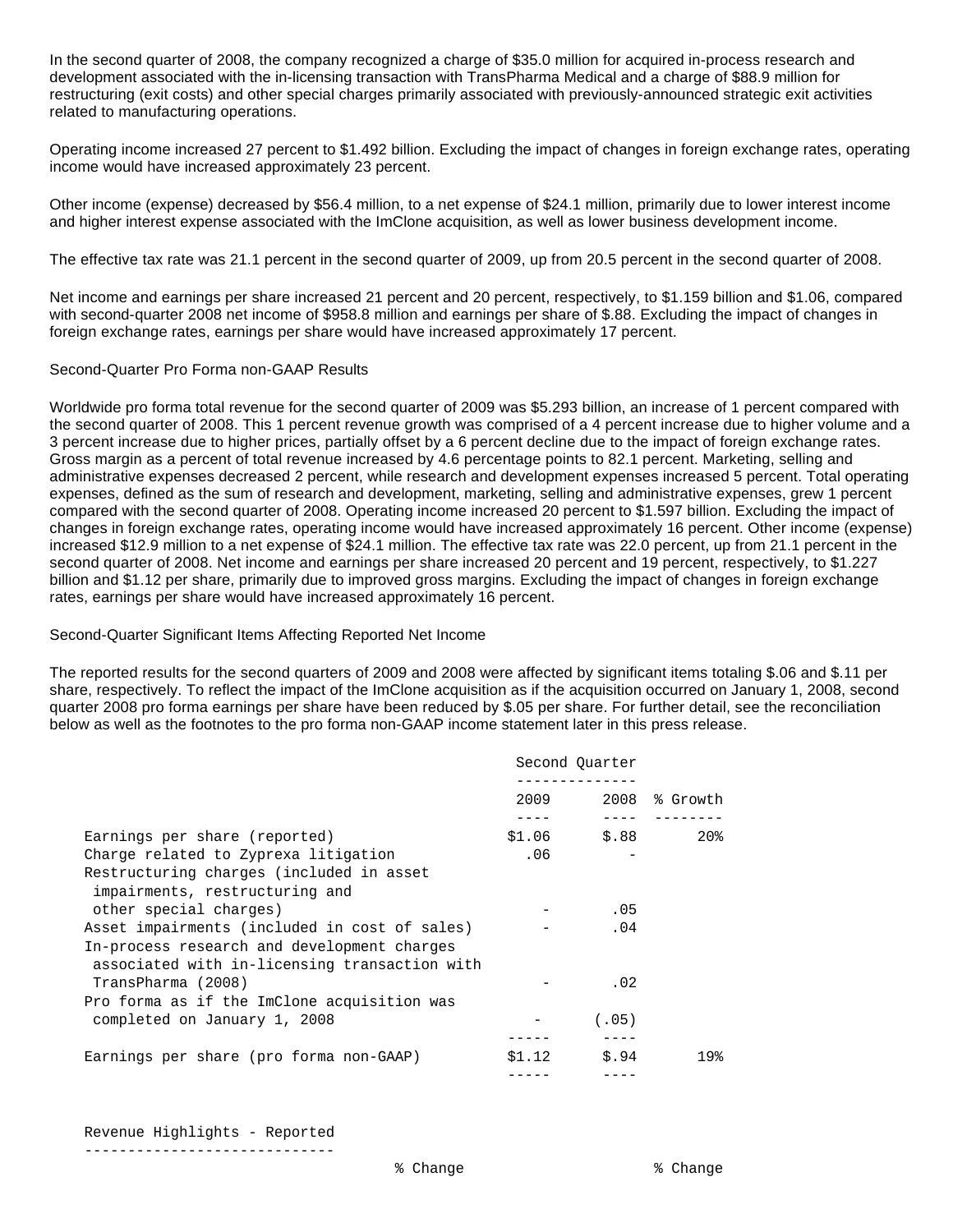|                                |                            |                        | Over/               |                       |                       | Over/           |
|--------------------------------|----------------------------|------------------------|---------------------|-----------------------|-----------------------|-----------------|
| (Dollars in                    |                            | Second Quarter (Under) |                     |                       | Year-to-Date          | (Under)         |
| millions)                      | 2009                       | 2008                   | 2008                | 2009                  | 2008                  | 2008            |
| Zyprexa(R)                     | $$1,203.2$ $$1,239.7$ (3)% |                        |                     |                       | $$2,326.2$ $$2,360.0$ | $(1)$ %         |
| Cymbalta                       | 744.4                      | 654.4                  | 14%                 |                       | 1,453.7 1,259.5       | 15%             |
| Humaloq(R)                     |                            | 477.5 437.9 9%         |                     | 928.0                 | 845.3                 | 10 <sup>8</sup> |
| Cialis(R)                      | 363.6                      | 362.2                  | 0 %                 | 722.4                 | 699.1                 | 3%              |
| Gemzar(R)                      | 353.2                      | 440.1                  | $(20)$ $\,^{\circ}$ | 721.0                 | 866.3                 | $(17)$ $%$      |
| Alimta                         | 385.3                      | 275.0                  | 40%                 | 720.6                 | 522.1                 | 38%             |
| Evista                         | 251.3                      | 279.8                  | $(10)$ %            | 508.2                 | 540.9                 | $(6)$ $%$       |
| Hummullin(R)                   | 248.1                      | 271.4                  | ( 9 ) %             | 488.7                 | 529.1                 | $(8)$ $%$       |
| Forteo(R)                      | 203.3                      | 206.6                  | (2) %               | 390.7                 | 391.5                 | 0 %             |
| Strattera(R)                   | 142.8                      | 135.2                  | 6%                  | 301.7                 | 283.2                 | $7\,$           |
| Total Product                  |                            |                        |                     |                       |                       |                 |
| Sales                          |                            | 5, 113.3 5, 033.8      | 2 <sup>8</sup>      |                       | $10,005.1$ 9,743.2    | $3\,$           |
| Collaboration<br>and Other     |                            |                        |                     |                       |                       |                 |
| Revenue(1)                     | 179.5                      |                        | $116.6$ 54%         | 334.7                 | 214.8                 | 56%             |
| Total                          |                            |                        |                     |                       |                       |                 |
| Revenue(2) \$5,292.8 \$5,150.4 |                            |                        | 3%                  | $$10,339.8$ \$9,958.0 |                       | $4\%$           |

 (1) Collaboration and other revenue is primarily comprised of Erbitux royalties and 50 percent of Byetta's gross margin in the U.S.

 (2) Total revenue for the second quarter of 2009 includes \$114.6 million of Byetta revenue and \$99.7 million of Erbitux revenue.

## Zyprexa

In the second quarter of 2009, Zyprexa sales totaled \$1.203 billion, a decrease of 3 percent compared with the second quarter of 2008. U.S. sales of Zyprexa increased 3 percent to \$582.2 million, driven by higher net effective selling prices. Zyprexa sales in international markets decreased 8 percent, to \$621.0 million, driven by the unfavorable impact of foreign exchange rates, partially offset by increased demand. Demand outside the U.S. was favorably impacted by the withdrawal of generic competition in Germany.

### **Cymbalta**

For the second quarter of 2009, Cymbalta generated \$744.4 million in sales, an increase of 14 percent compared with the second quarter of 2008. U.S. sales of Cymbalta increased 14 percent, to \$621.3 million, driven by higher net effective selling prices and higher demand. Sales outside the U.S. were \$123.2 million, an increase of 10 percent, driven primarily by higher demand, partially offset by the unfavorable impact of foreign exchange rates.

#### Humalog

For the second quarter of 2009, worldwide Humalog sales increased 9 percent, to \$477.5 million. Sales in the U.S. increased 17 percent to \$292.0 million, driven by higher net effective selling prices. Sales outside the U.S. decreased 2 percent to \$185.5 million, driven by the unfavorable impact of foreign exchange rates, offset by increased demand.

## Cialis

Cialis sales for the second quarter of 2009 were flat compared with second-quarter 2008 at \$363.6 million. U.S. sales of Cialis were \$149.4 million in the second quarter, a 16 percent increase compared with the second quarter of 2008, driven by higher net effective selling prices and, to a lesser extent, increased demand. Sales of Cialis outside the U.S. decreased 8 percent, to \$214.3 million, driven primarily by the unfavorable impact of foreign exchange rates, partially offset by higher prices.

### Gemzar

Gemzar sales totaled \$353.2 million in the second quarter of 2009, a decrease of 20 percent from the second quarter of 2008. Sales in the U.S. increased 7 percent, to \$195.6 million, due primarily to higher net effective selling prices and changes in wholesaler buying patterns. Sales outside the U.S. decreased 39 percent, to \$157.6 million, due to reduced demand and lower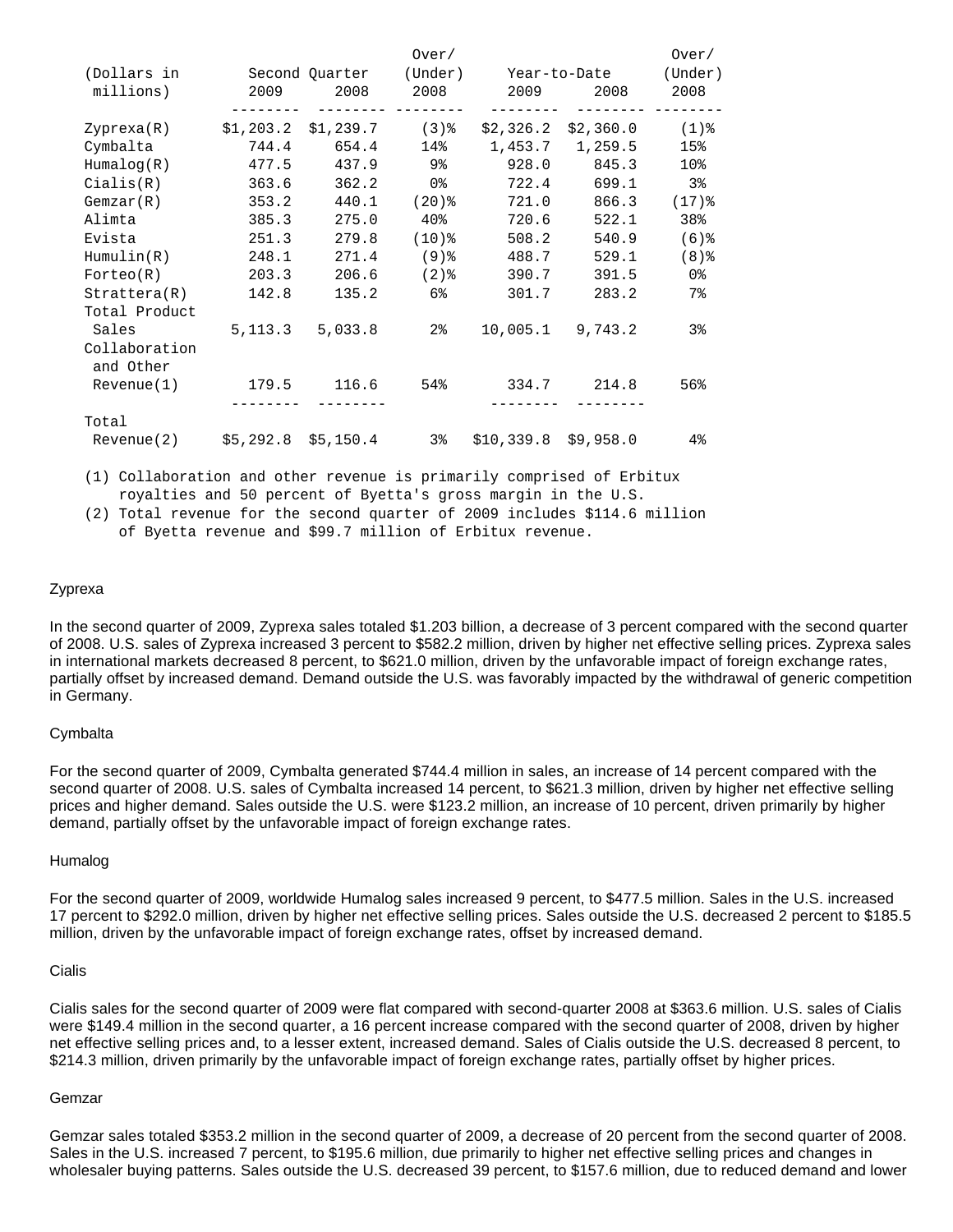prices as a result of the entry of generic competition in most major markets, as well as the unfavorable impact of foreign exchange rates.

### Alimta

For the second quarter of 2009, Alimta generated sales of \$385.3 million, an increase of 40 percent compared with the second quarter of 2008. U.S. sales of Alimta increased 53 percent, to \$198.5 million, due to increased demand. Sales outside the U.S. increased 28 percent, to \$186.8 million, due to increased demand, partially offset by the unfavorable impact of foreign exchange rates.

## Evista

Evista sales were \$251.3 million in the second quarter of 2009, a 10 percent decrease compared with the second quarter of 2008. U.S. sales of Evista decreased 6 percent to \$168.1 million, as a result of lower demand, partially offset by higher net effective selling prices. Sales outside the U.S. decreased 18 percent to \$83.2 million, driven by the outlicensing of Evista in most European markets and, to a lesser extent, the unfavorable impact of foreign exchange rates.

## Humulin

Worldwide Humulin sales decreased 9 percent in the second quarter of 2009, to \$248.1 million. U.S. sales increased 4 percent to \$95.1 million, due primarily to higher net effective selling prices, partially offset by lower demand. Sales outside the U.S. decreased 15 percent, to \$153.0 million, driven by the unfavorable impact of foreign exchange rates.

## Forteo

Second-quarter sales of Forteo were \$203.3 million, a 2 percent decrease compared with the second quarter of 2008. U.S. sales of Forteo increased 2 percent, to \$132.0 million, driven by higher net effective selling prices, partially offset by the impact of wholesaler buying patterns and lower demand. Sales outside the U.S. decreased 8 percent, to \$71.2 million, due to the unfavorable impact of foreign exchange rates, partially offset by higher demand.

## **Strattera**

During the second quarter of 2009, Strattera generated \$142.8 million of sales, an increase of 6 percent compared with the second quarter of 2008. U.S. sales increased 4 percent to \$105.7 million, due to higher net effective selling prices, partially offset by lower demand. Sales outside the U.S. increased 10 percent, to \$37.1 million, driven by increased demand and higher prices, partially offset by the unfavorable impact of foreign exchange rates.

## Byetta((R))

Lilly reports in collaboration revenue its 50 percent share of Byetta's gross margin in the U.S., and in product sales 100 percent of Byetta sales outside the U.S., and its sales of Byetta pen delivery devices to its partner, Amylin Pharmaceuticals. For the second quarter, Lilly recognized total revenue of \$114.6 million for Byetta, an increase of 13 percent, comprised of collaboration revenue of \$79.9 million and product sales of \$34.7 million.

Worldwide sales of Byetta were \$205.7 million in the second quarter of 2009, a 6 percent increase compared with the second quarter of 2008, driven by growth in international markets. U.S. sales of Byetta declined 1 percent to \$175.1 million compared with the second quarter of 2008, while sales of Byetta outside the U.S. were \$30.6 million.

## Erbitux((R))

Lilly reports in collaboration revenue the net royalties received from its Erbitux collaboration partners, and in product sales the revenue from manufactured product sold to these partners. For the second quarter, Lilly recognized total revenue of \$99.7 million for Erbitux, comprised of collaboration revenue of \$75.8 million and product sales of \$23.9 million.

### Animal Health

Worldwide sales of animal health products in the second quarter of 2009 were \$275.4 million, an increase of 8 percent compared with the second quarter of 2008. U.S. sales grew 32 percent, to \$154.2 million, primarily due to the inclusion of sales from the Posilac((R)) acquisition completed in October, 2008. Sales outside the U.S. decreased 12 percent, to \$121.2 million, driven primarily by the unfavorable impact of foreign exchange rates.

## Year-to-Date Results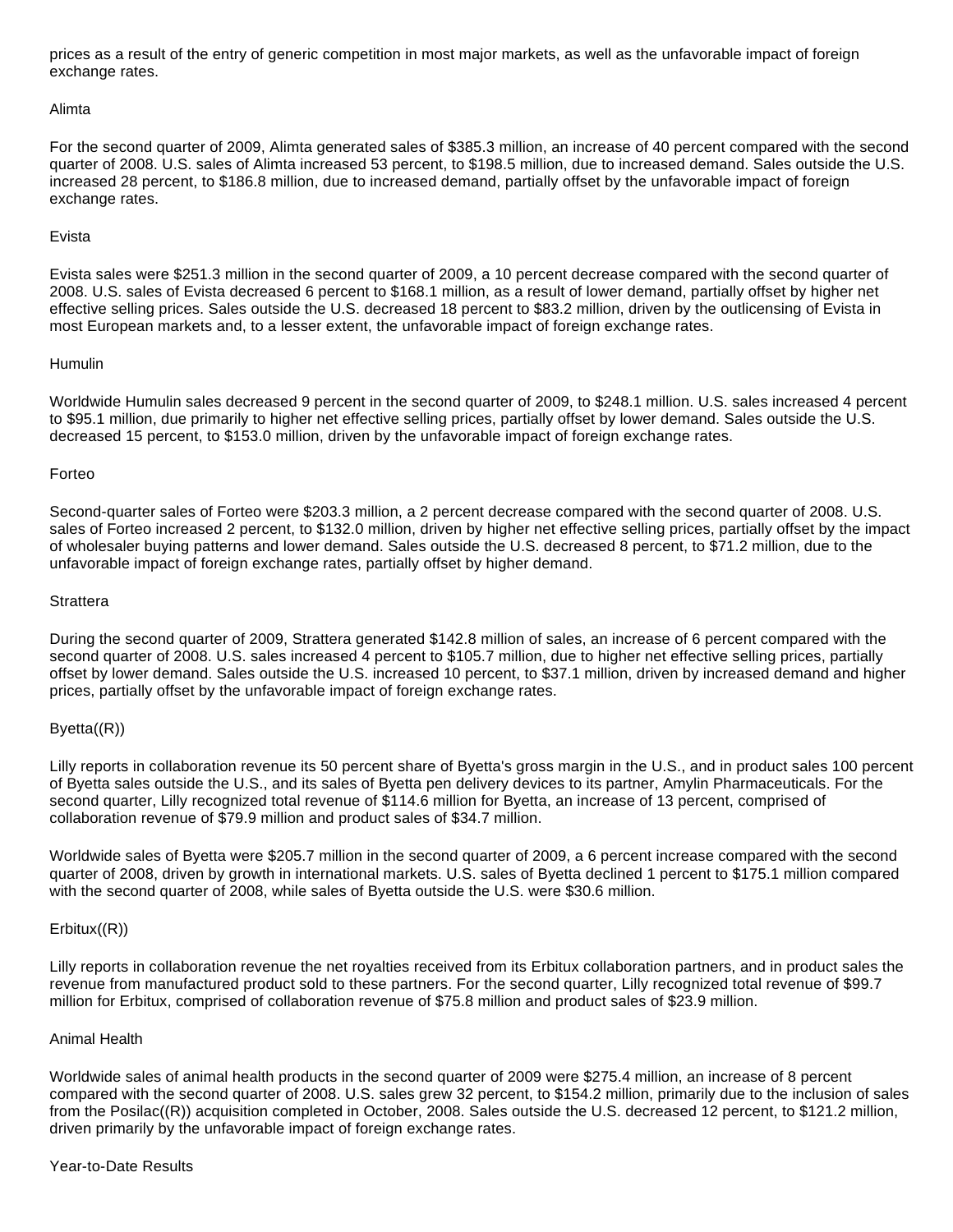For the first six months of 2009, worldwide total revenue increased 4 percent on a reported basis and 2 percent on a pro forma basis, to \$10.340 billion, compared with sales for the same period in 2008. Reported net income and earnings per share were \$2.472 billion and \$2.25, respectively. Net income and earnings per share, on a pro forma non-GAAP basis, were \$2.540 billion and \$2.31, respectively.

Year-to-Date Significant Items Affecting Net Income

In addition to the second-quarters 2009 and 2008 significant items previously mentioned, net income for the first six months of 2008 was also affected by significant items occurring in the first quarter of 2008. To reflect the impact of the ImClone acquisition as if the acquisition occurred on January 1, 2008, year-to-date 2008 pro forma earnings per share have been reduced by \$.09 per share. For further detail, see the reconciliation below as well as the footnotes to the pro forma non-GAAP income statement later in this press release.

|                                                |        | Year-to-date % Growth |     |  |
|------------------------------------------------|--------|-----------------------|-----|--|
|                                                |        | 2009 2008             |     |  |
| Earnings per share (reported)                  |        | $$2.25$ $$1.85$       | 22% |  |
| Charge related to Zyprexa litigation           | .06    |                       |     |  |
| Asset impairments and restructuring charges    |        |                       |     |  |
| (included in asset impairments, restructuring) |        |                       |     |  |
| and other special charges)                     |        | .14                   |     |  |
| Asset impairments (included in cost of sales)  |        | .04                   |     |  |
| In-process research and development charges    |        |                       |     |  |
| associated with in-licensing transactions with |        |                       |     |  |
| BioMS and TransPharma (2008)                   |        | .07                   |     |  |
| Benefit from resolution of IRS audit in first  |        |                       |     |  |
| quarter of 2008                                |        | (.19)                 |     |  |
| Pro forma as if the ImClone acquisition        |        |                       |     |  |
| was completed on January 1, 2008               |        | (.09)                 |     |  |
| Earnings per share (pro forma non-GAAP)        | \$2.31 | \$1.81                | 28% |  |
|                                                |        |                       |     |  |

Numbers in the 2008 year-to-date column do not add due to rounding

### 2009 Financial Guidance

The company revised its full-year 2009 earnings per share guidance range to \$4.14 to \$4.24 on a reported basis, and raised its full-year 2009 earnings per share guidance range to \$4.20 to \$4.30 on a pro forma non-GAAP basis.

2009 Earnings Per Share Expectations:

|                                                                                                        | 2009                           | 2008 |          |
|--------------------------------------------------------------------------------------------------------|--------------------------------|------|----------|
|                                                                                                        | Expectations Results           |      | % Growth |
| Earnings (Loss) per share<br>(reported)                                                                | $$4.14$ to $$4.24$ ( $$1.89$ ) |      | ΝM       |
| Financial impact of ImClone<br>acquisition, including in-process<br>research and development and other |                                |      |          |
| charges                                                                                                |                                | 4.46 |          |
| Charges related to Zyprexa                                                                             |                                |      |          |
| investigations and litigation                                                                          | .06                            | 1.20 |          |
| Asset impairments and restructuring<br>charges (included in asset<br>impairments, restructuring and    |                                |      |          |
| other special charges)                                                                                 |                                | .30  |          |
| Asset impairments (included in cost                                                                    |                                |      |          |
| of sales)                                                                                              |                                | .04  |          |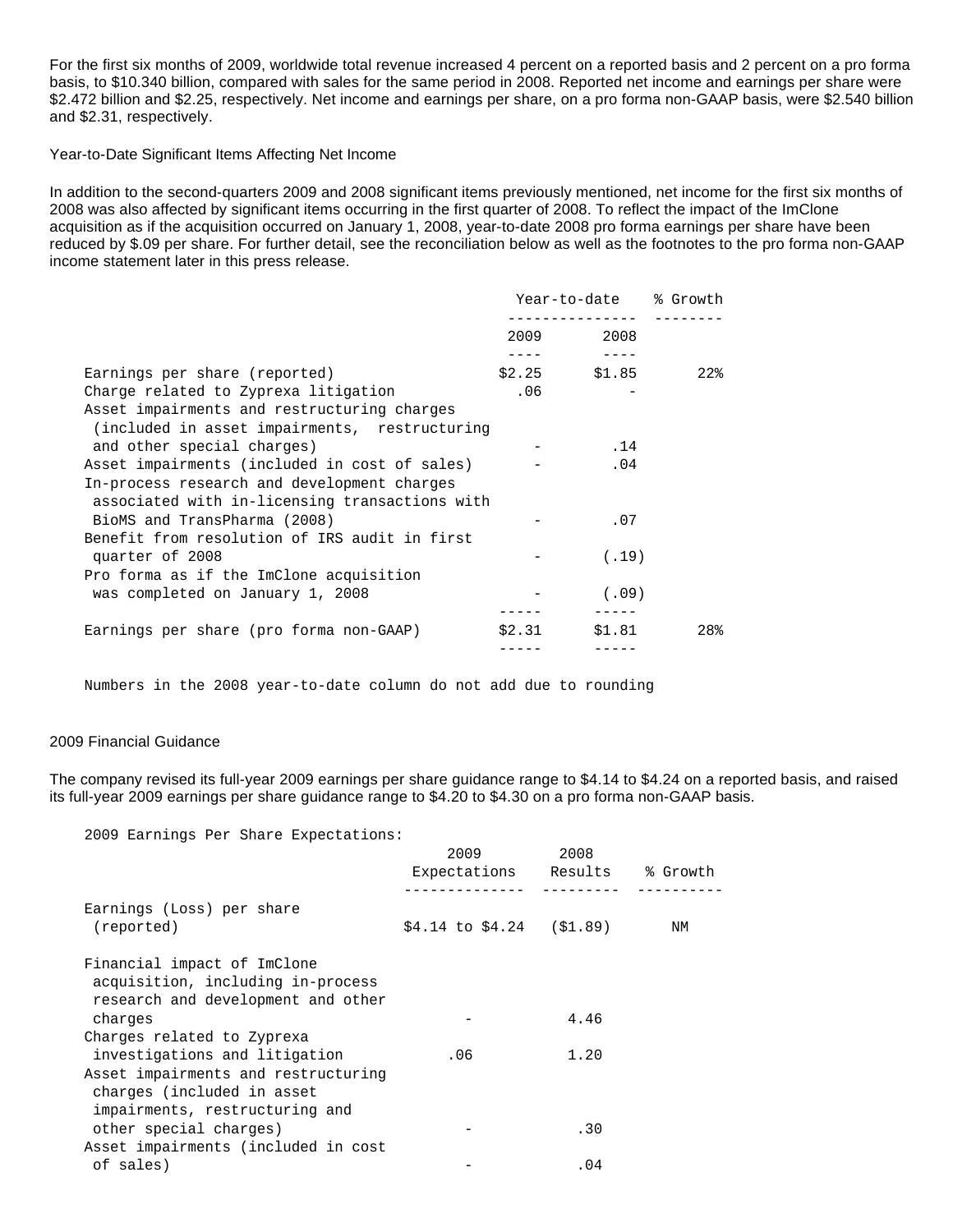| In-process research and        |                  |        |                  |  |
|--------------------------------|------------------|--------|------------------|--|
| development charges associated |                  |        |                  |  |
| with SGX acquisition and       |                  |        |                  |  |
| in-licensing transactions with |                  |        |                  |  |
| BioMS and TransPharma          |                  | .10    |                  |  |
| Benefit from resolution of IRS |                  |        |                  |  |
| audit                          |                  | (.19)  |                  |  |
| Pro forma as if the ImClone    |                  |        |                  |  |
| acquisition was completed on   |                  |        |                  |  |
| January 1, 2008                |                  | (.20)  |                  |  |
|                                |                  |        |                  |  |
| Earnings per share (pro forma  |                  |        |                  |  |
| non-GAAP)                      | \$4.20 to \$4.30 | \$3.82 | $10\%$ to $13\%$ |  |
|                                |                  |        |                  |  |

NM - not meaningful

The company continues to expect low-single digit revenue growth on a pro-forma non-GAAP basis and mid-single digit revenue growth on a reported basis.

The company continues to expect gross margin as a percent of total revenue to increase for the full year, driven by the beneficial foreign exchange impact in the first half of 2009 compared to the first half of 2008. For the second half of 2009, the company expects a decrease in gross margin as a percent of total revenue compared to the second half of 2008.

Marketing, selling, and administrative expenses are still projected to show flat to low-single digit growth. Research and development expenses are still projected to grow in the high-single digits on a pro forma non-GAAP basis and in the low-double digits on a reported basis.

Other income is still expected to be a net loss of between \$200 million and \$250 million, and the effective tax rate is still expected to be approximately 22 percent. Capital expenditures are still expected to be approximately \$1.1 billion and the company still expects continued strong operating cash flow.

Webcast of Conference Call

As previously announced, investors and the general public can access a live webcast of the second-quarter 2009 financial results conference call through a link on Lilly's website at [www.lilly.com.](http://www.lilly.com/) The conference call will be held today from 9:00 a.m. to 10:00 a.m. Eastern Daylight Time (EDT) and will be available for replay via the website through August 21, 2009.

Lilly, a leading innovation-driven corporation, is developing a growing portfolio of pharmaceutical products by applying the latest research from its own worldwide laboratories and from collaborations with eminent scientific organizations. Headquartered in Indianapolis, Ind., Lilly provides answers - through medicines and information - for some of the world's most urgent medical needs. Additional information about Lilly is available at [www.lilly.com;](http://www.lilly.com/) Lilly's clinical trial registry is available at www.lillytrials.com.

### F-LLY

This press release contains forward-looking statements that are based on management's current expectations, but actual results may differ materially due to various factors. There are significant risks and uncertainties in pharmaceutical research and development. There can be no guarantees with respect to pipeline products that the products will receive the necessary clinical and manufacturing regulatory approvals or that they will prove to be commercially successful. The company's results may also be affected by such factors as competitive developments affecting current products; rate of sales growth of recently launched products; the timing of anticipated regulatory approvals and launches of new products; regulatory actions regarding currently marketed products; other regulatory developments and government investigations; patent disputes and other litigation involving current and future products; the impact of governmental actions regarding pricing, importation, and reimbursement for pharmaceuticals; changes in tax law; asset impairments and restructuring charges; acquisitions and business development transactions; and the impact of exchange rates and global macroeconomic conditions. For additional information about the factors that affect the company's business, please see the company's latest Form 10-Q filed April 2009 and Form 10-K filed February 2009. The company undertakes no duty to update forward-looking statements.

Alimta((R)) (pemetrexed, Lilly)

Byetta((R)) (exenatide injection, Amylin Pharmaceuticals)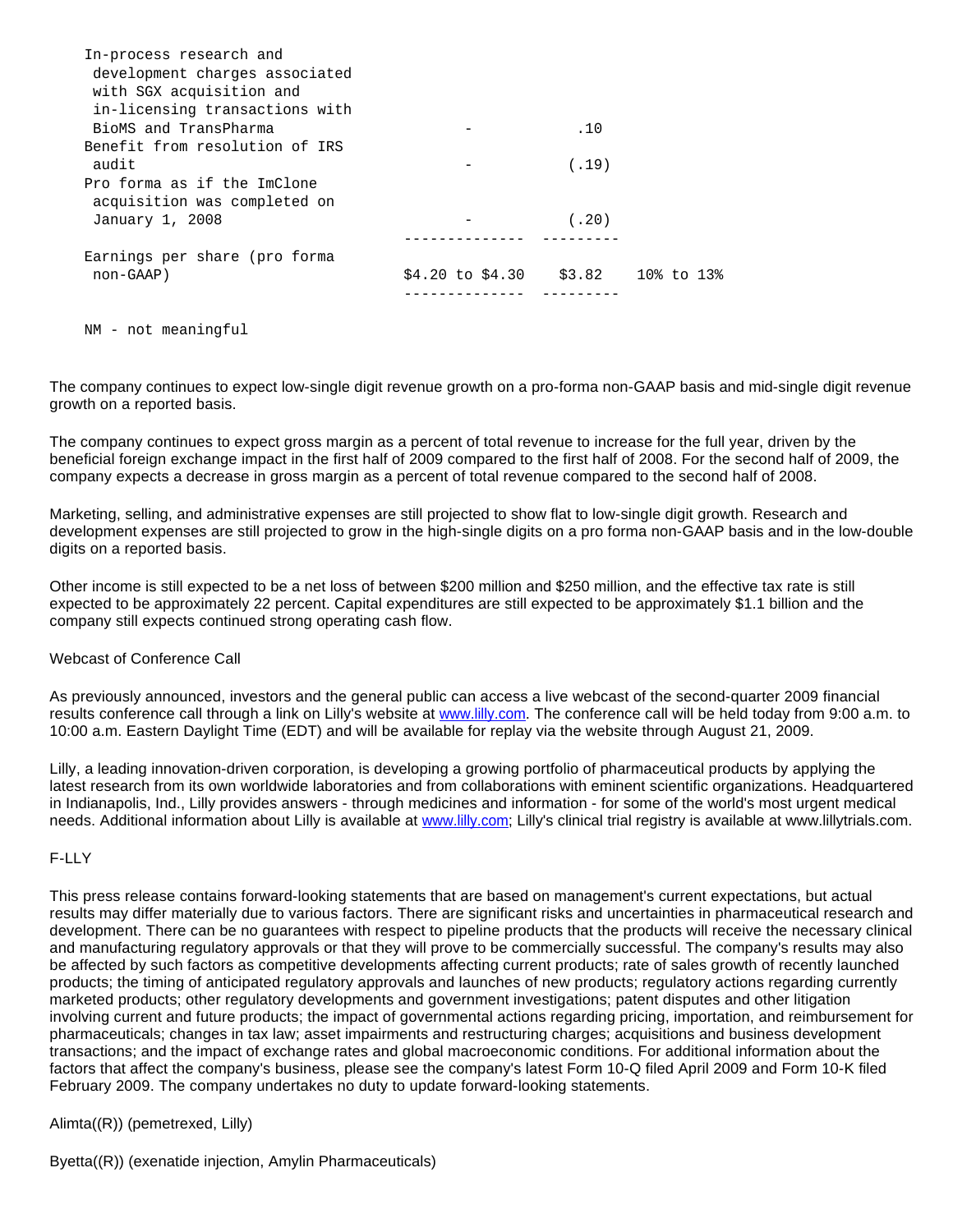Cialis((R)) (tadalafil, Lilly)

Cymbalta((R)) (duloxetine hydrochloride, Lilly)

Effient((TM)) (prasugrel, Lilly)

Erbitux((R)) (cetuximab, ImClone Systems, Lilly)

Evista((R)) (raloxifene hydrochloride, Lilly)

Forteo((R)) (teriparatide of recombinant DNA origin injection, Lilly)

Gemzar((R)) (gemcitabine hydrochloride, Lilly)

Humalog((R)) (insulin lispro injection of recombinant DNA origin, Lilly)

Humulin((R)) (human insulin of recombinant DNA origin, Lilly)

Posilac((R) )(recombinant bovine somatotropin, Lilly)

Strattera((R)) (atomoxetine hydrochloride, Lilly)

Zyprexa((R)) (olanzapine, Lilly)

AIR(R) is a trademark of Alkermes, Inc.

Eli Lilly and Company Employment Information

|                     | June 30, 2009 | December 31, 2008 |
|---------------------|---------------|-------------------|
|                     |               |                   |
| Worldwide Employees | 40,550        | 40,450            |

 Eli Lilly and Company Operating Results (Unaudited) - REPORTED (Dollars in millions, except per share data)

|                                                                                       | Three Months Ended<br>June 30 |    |                                   | Six Months Ended<br>June 30 |     |
|---------------------------------------------------------------------------------------|-------------------------------|----|-----------------------------------|-----------------------------|-----|
|                                                                                       | ----------------              |    | 2009 2008 % Chg. 2009 2008 % Chg. |                             |     |
| Net product sales \$5,113.3 \$5,033.8 2% \$10,005.1 \$9,743.2 3%<br>Collaboration and |                               |    |                                   |                             |     |
| other revenue 179.5 116.6 54% 334.7 214.8                                             |                               |    |                                   |                             | 56% |
| Total Revenue 5, 292.8 5, 150.4 3% 10, 339.8 9, 958.0 4%                              |                               |    |                                   |                             |     |
| Cost of sales 947.4 1,200.9 (21)% 1,763.8 2,312.2 (24)%<br>Research and               |                               |    |                                   |                             |     |
| development 1,040.4 951.5 9% 1,987.7 1,828.6<br>Marketing,                            |                               |    |                                   |                             | 9%  |
| selling and<br>administrative 1,708.2 1,700.1 0% 3,237.4 3,250.6 0%                   |                               |    |                                   |                             |     |
| Acquired in-process<br>research and<br>development - 35.0                             |                               | NM |                                   | 122.0                       | ΝM  |
| Asset impairments,<br>restructuring and                                               |                               |    |                                   |                             |     |
| other special<br>charges 105.0 88.9 18% 105.0 234.6 (55)%                             |                               |    |                                   |                             |     |
|                                                                                       |                               |    |                                   |                             |     |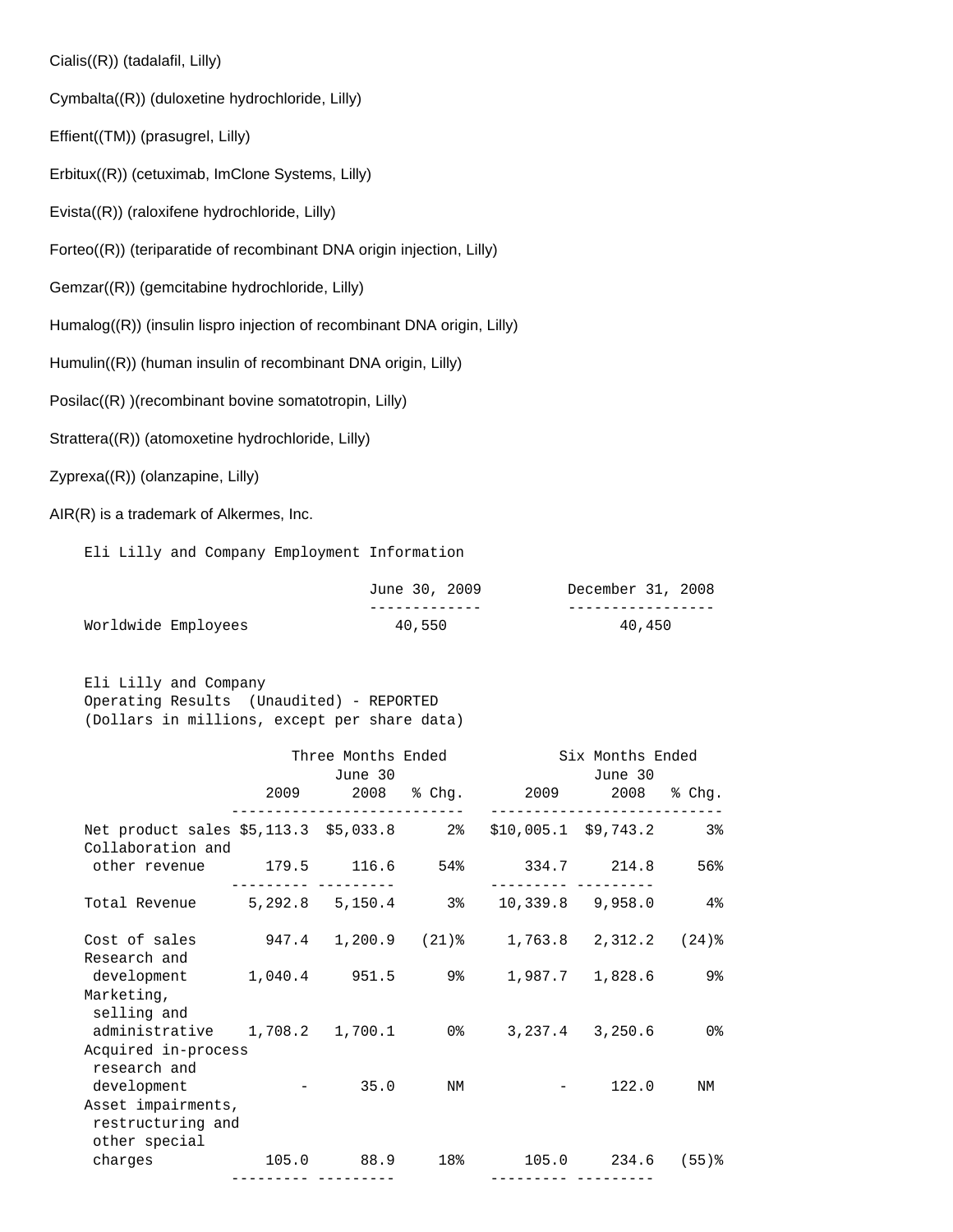| Operating income 1,491.8  1,174.0  27%  3,245.9  2,210.0                                                                                           |                                       |                               |                                                                                                                                                                                                                                     |                                                     |                                       | 47%               |
|----------------------------------------------------------------------------------------------------------------------------------------------------|---------------------------------------|-------------------------------|-------------------------------------------------------------------------------------------------------------------------------------------------------------------------------------------------------------------------------------|-----------------------------------------------------|---------------------------------------|-------------------|
| Net interest                                                                                                                                       |                                       |                               |                                                                                                                                                                                                                                     |                                                     |                                       |                   |
| $income$ (expense) $(45.5)$ $4.7$<br>Net other income                                                                                              |                                       |                               |                                                                                                                                                                                                                                     |                                                     | $(105.7)$ 1.2                         |                   |
| (expense)                                                                                                                                          | 21.4 27.6                             | ____ __________               |                                                                                                                                                                                                                                     |                                                     | 10.9 51.4                             |                   |
| Other income                                                                                                                                       |                                       |                               |                                                                                                                                                                                                                                     |                                                     | . _ _ _ _ _ _ _ _ _ _ _ _ _ _ _ _ _ _ |                   |
| $(expense)$ $(24.1)$ $32.3$                                                                                                                        |                                       |                               |                                                                                                                                                                                                                                     |                                                     | $(94.8)$ 52.6                         |                   |
| Income before                                                                                                                                      |                                       |                               |                                                                                                                                                                                                                                     |                                                     |                                       |                   |
| income taxes                                                                                                                                       |                                       | 309.2 247.5                   |                                                                                                                                                                                                                                     | $1,467.7$ $1,206.3$ $22\%$ $3,151.1$ $2,262.6$      | 679.5 239.5                           | 39%               |
| Income taxes                                                                                                                                       | . _ _ _ _ _ _ _ _ _ _ _ _ _ _ _ _ _ _ |                               | 25%                                                                                                                                                                                                                                 |                                                     | . _ _ _ _ _ _ _ _ _ _ _ _ _ _ _ _ _   | NM                |
| Net income                                                                                                                                         | \$1,158.5 \$958.8                     |                               |                                                                                                                                                                                                                                     | 21% \$2,471.6 \$2,023.1                             |                                       | $22$ °            |
|                                                                                                                                                    | docododos docododos.                  |                               |                                                                                                                                                                                                                                     |                                                     | ========= =========                   |                   |
| Earnings per share                                                                                                                                 |                                       |                               |                                                                                                                                                                                                                                     |                                                     |                                       |                   |
| - basic                                                                                                                                            | ========== =========                  | $$1.06$ $$.88$                |                                                                                                                                                                                                                                     | 20% \$2.25 \$1.85                                   |                                       | 22 <sub>8</sub>   |
| Earnings per share                                                                                                                                 |                                       |                               |                                                                                                                                                                                                                                     |                                                     |                                       |                   |
| - diluted                                                                                                                                          |                                       |                               |                                                                                                                                                                                                                                     | $$1.06$ $$.88$ $20\%$ $$2.25$ $$1.85$               |                                       | $22$ %            |
|                                                                                                                                                    |                                       |                               |                                                                                                                                                                                                                                     | =====================                               |                                       |                   |
| Dividends paid per<br>share                                                                                                                        |                                       |                               |                                                                                                                                                                                                                                     | $$.49$ $$.47$ $4\%$ $$.98$ $$.94$                   |                                       | $4\,$             |
|                                                                                                                                                    |                                       |                               |                                                                                                                                                                                                                                     |                                                     |                                       |                   |
| Weighted-average<br>Shares<br>outstanding<br>(thousands)                                                                                           |                                       |                               |                                                                                                                                                                                                                                     |                                                     |                                       |                   |
| - basic 1,097,184 1,093,778<br>Weighted-average<br>Shares<br>outstanding                                                                           |                                       |                               |                                                                                                                                                                                                                                     | 1,097,195 1,093,831                                 |                                       |                   |
| (thousands)<br>- diluted 1,097,213 1,093,832                                                                                                       |                                       |                               |                                                                                                                                                                                                                                     |                                                     | 1,097,226 1,093,989                   |                   |
| NM - not meaningful<br>Eli Lilly and Company<br>Operating Results (Unaudited) - Pro forma Non-GAAP<br>(Dollars in millions, except per share data) |                                       |                               |                                                                                                                                                                                                                                     |                                                     |                                       |                   |
|                                                                                                                                                    |                                       |                               |                                                                                                                                                                                                                                     |                                                     |                                       |                   |
|                                                                                                                                                    |                                       | Three Months Ended<br>June 30 |                                                                                                                                                                                                                                     |                                                     | Six Months Ended<br>June 30           |                   |
|                                                                                                                                                    |                                       |                               |                                                                                                                                                                                                                                     | 2009(a) 2008(b)(c) % Chg. 2009(a) 2008(b)(c) % Chg. |                                       |                   |
| Net product sales \$5,113.3 \$5,055.2 1% \$10,005.1 \$9,790.0<br>Collaboration<br>and other                                                        |                                       |                               |                                                                                                                                                                                                                                     |                                                     |                                       | $2\,$             |
| revenue                                                                                                                                            |                                       |                               |                                                                                                                                                                                                                                     | 179.5 196.0 (8)% 334.7 371.7 (10)%                  |                                       |                   |
| Total Revenue 5, 292.8 5, 251.2 1% 10, 339.8 10, 161.7                                                                                             |                                       |                               |                                                                                                                                                                                                                                     |                                                     |                                       | $2\,$             |
| Cost of sales                                                                                                                                      |                                       |                               |                                                                                                                                                                                                                                     | 947.4 1,183.3 (20)% 1,763.8 2,338.4                 |                                       | $(25)$ $\epsilon$ |
| Research and                                                                                                                                       |                                       |                               |                                                                                                                                                                                                                                     |                                                     |                                       |                   |
| development<br>Marketing,                                                                                                                          |                                       | 1,040.4 994.3                 | 5% and the set of the set of the set of the set of the set of the set of the set of the set of the set of the<br>Set of the set of the set of the set of the set of the set of the set of the set of the set of the set of the<br>S |                                                     | 1,987.7 1,907.4                       | 4%                |
| selling and<br>administrative                                                                                                                      |                                       | 1,708.2 1,739.6               | ( 2 ) 응                                                                                                                                                                                                                             |                                                     | $3,237.4$ $3,314.6$                   | $(2)$ $\delta$    |
|                                                                                                                                                    |                                       |                               |                                                                                                                                                                                                                                     |                                                     |                                       |                   |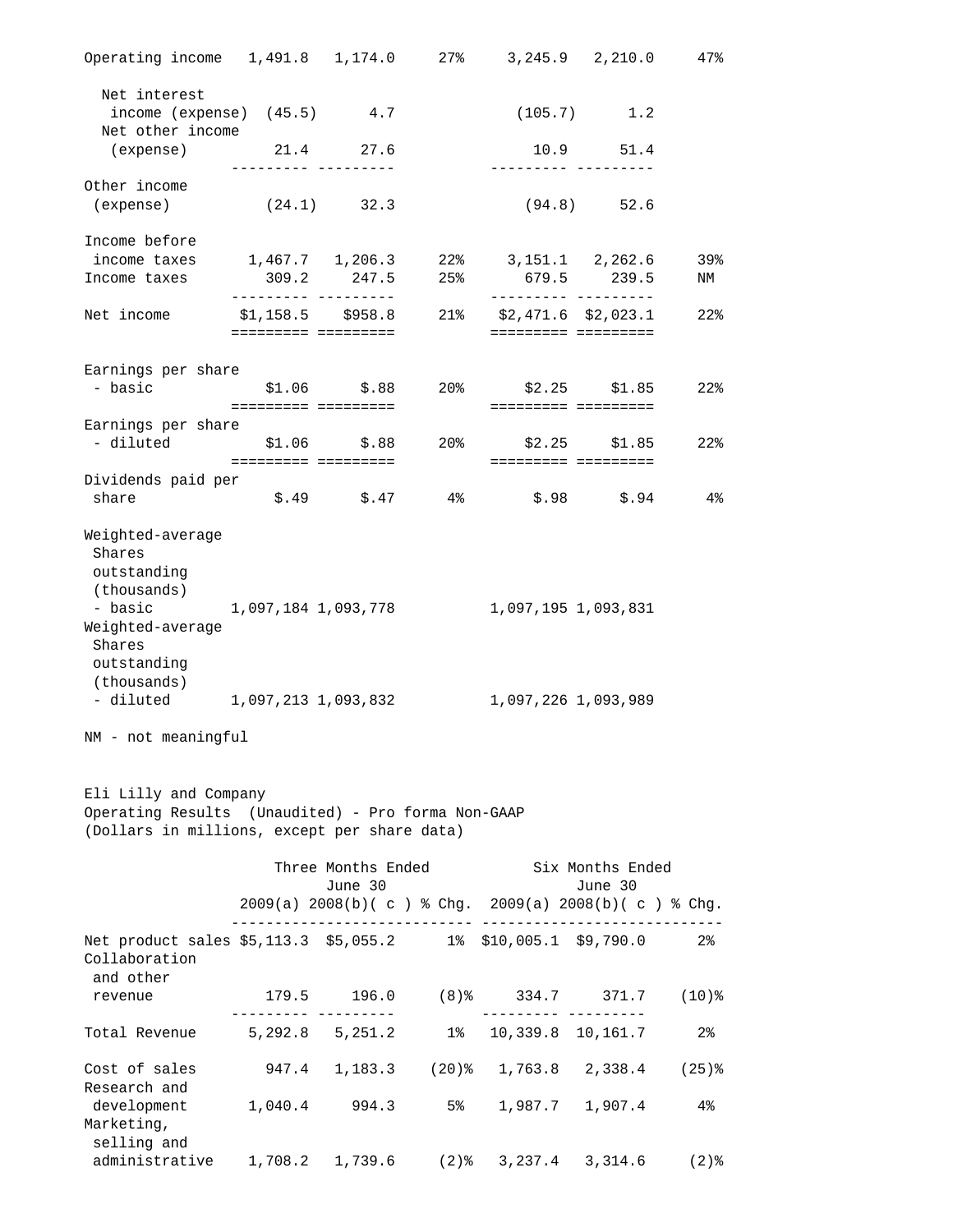| Acquired in-<br>process research<br>and development<br>Asset impairments,<br>restructuring and<br>other special |                                             |                          | NM    |                                                                |                     | NM                     |
|-----------------------------------------------------------------------------------------------------------------|---------------------------------------------|--------------------------|-------|----------------------------------------------------------------|---------------------|------------------------|
| charges                                                                                                         |                                             |                          | ΝM    |                                                                |                     | ΝM                     |
| Operating income 1,596.8 1,334.0                                                                                |                                             |                          |       | 20% 3,350.9 2,601.3                                            |                     | 29%                    |
| Net interest<br>income (expense) $(45.5)$ $(66.1)$<br>Net other                                                 |                                             |                          |       |                                                                | $(105.7)$ $(122.1)$ |                        |
| $income (expense)$ $21.4$ $29.1$                                                                                |                                             |                          |       |                                                                | 10.9 39.9           |                        |
| Other income<br>(expense)                                                                                       |                                             | $(24.1)$ $(37.0)$        |       | (94.8)                                                         | (82.2)              |                        |
| Income before                                                                                                   |                                             |                          |       |                                                                |                     |                        |
| income taxes<br>Income taxes                                                                                    | 346.0                                       | 1,572.7 1,297.0<br>273.6 | 26%   | $21\%$ 3, 256.1 2, 519.1<br>716.3                              | 533.7               | 29 <sub>8</sub><br>34% |
| Net income                                                                                                      | __________ _________<br>\$1,226.7 \$1,023.4 |                          | 20%   | . _ _ _ _ _ _ _ _ _ _ _ _ _ _ _ _ _ _<br>$$2,539.8$ $$1,985.4$ |                     | 28%                    |
| Earnings per<br>share - basic                                                                                   | ========= =========                         | $$1.12$ $$.94$           | 19%   | ========= =========<br>========= =========                     | $$2.31$ $$1.82$     | 28%                    |
| Earnings per<br>share - diluted                                                                                 | ========= =========                         | $$1.12$ $$.94$           | 19%   | \$2.31                                                         | \$1.81              | 28%                    |
| Dividends paid<br>per share                                                                                     |                                             | $$.49$ $$.47$            | $4\,$ | \$.98                                                          | \$.94               | 4%                     |
| Weighted-average<br>shares<br>outstanding<br>(thousands)<br>- basic<br>Weighted-average<br>shares               | 1,097,184 1,093,778                         |                          |       | 1,097,195 1,093,831                                            |                     |                        |
| outstanding<br>(thousands)<br>- diluted                                                                         | 1,097,213 1,093,832                         |                          |       | 1,097,226 1,093,989                                            |                     |                        |

NM - not meaningful

- (a) The second quarter and year-to-date 2009 financial statements have been adjusted to eliminate a special pretax charge of \$105.0 million, or \$0.06 per share (after-tax), representing the currently probable and estimable exposures in connection with several states' litigation claims involving Zyprexa.
- (b) The second-quarter and year-to-date 2008 financial statements have been adjusted to reflect the acquisition of ImClone as if it was completed by Lilly effective January 1, 2008.
- ( c ) The 2008 second quarter and year-to-date amounts are adjusted to eliminate a charge of \$88.9 million, or \$0.05 per share for asset impairments, restructuring and other special charges primarily related to the termination of the  $AIR(R)$  Insulin program; a charge of \$35.0 million, or \$0.02 per share for the in-licensing of a research and development product and technology from TransPharma Medical Ltd; and a charge of \$57.1 million, or \$0.04 per share for asset impairments included in cost of sales. The year-to-date